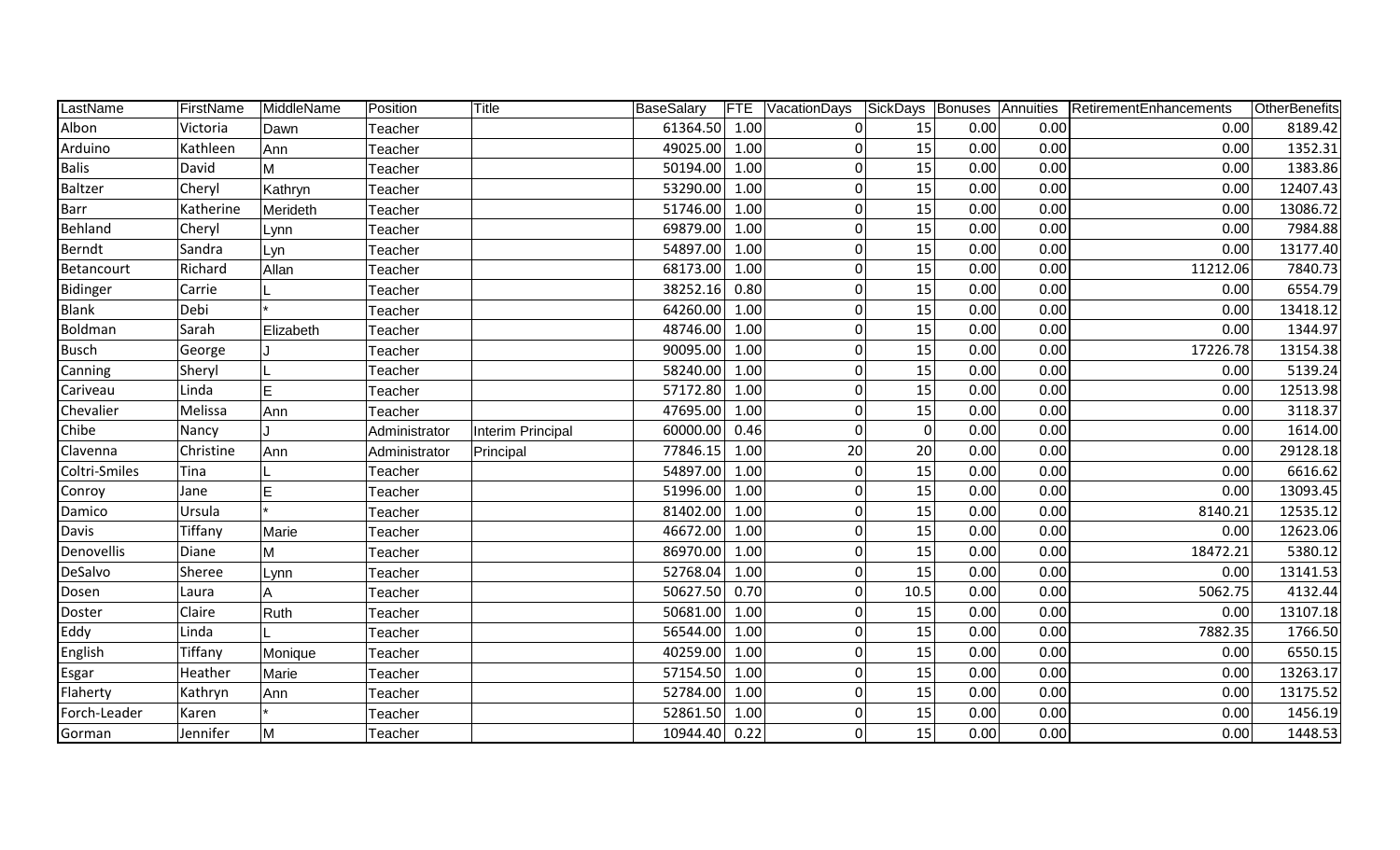| Grabowski    | Lora         | D              | Teacher | 55122.00 | 1.00 | $\overline{0}$   | 15 | 0.00 | 0.00 | 0.00     | 1516.47  |
|--------------|--------------|----------------|---------|----------|------|------------------|----|------|------|----------|----------|
| Grice        | Janet        | M              | Teacher | 58517.00 | 1.00 | $\mathbf 0$      | 15 | 0.00 | 0.00 | 0.00     | 8112.78  |
| Guendling    | Cathy        |                | Teacher | 65550.00 | 1.00 | $\boldsymbol{0}$ | 15 | 0.00 | 0.00 | 7206.07  | 8495.84  |
| Halm         | Elizabeth    | $\overline{R}$ | Teacher | 61787.00 | 1.00 | $\mathbf 0$      | 15 | 0.00 | 0.00 | 6178.70  | 13581.46 |
| Hasier       | Patricia     | Haffner        | Teacher | 56544.00 | 1.00 | $\mathbf 0$      | 15 | 0.00 | 0.00 | 0.00     | 2043.06  |
| Hefka-Driver | <b>Tracy</b> |                | Teacher | 61787.00 | 1.00 | $\boldsymbol{0}$ | 15 | 0.00 | 0.00 | 0.00     | 1695.82  |
| Hippleheuser | Stephen      | lw             | Teacher | 58209.00 | 1.00 | $\mathbf 0$      | 15 | 0.00 | 0.00 | 0.00     | 13256.07 |
| Hisel        | Angela       |                | Teacher | 81395.00 | 1.00 | $\mathbf 0$      | 15 | 0.00 | 0.00 | 16900.52 | 1252.46  |
| Hocking      | Deborah      | L              | Teacher | 63641.00 | 1.00 | $\mathbf 0$      | 15 | 0.00 | 0.00 | 10398.52 | 13732.66 |
| Horsch       | Megan        | E              | Teacher | 50142.00 | 1.00 | $\mathbf 0$      | 15 | 0.00 | 0.00 | 0.00     | 7885.77  |
| Horvath      | Sharon       |                | Teacher | 59135.00 | 1.00 | $\mathbf 0$      | 15 | 0.00 | 0.00 | 0.00     | 13285.44 |
| Isdonas      | Suzanne      | Marie          | Teacher | 62077.00 | 1.00 | $\mathbf 0$      | 15 | 0.00 | 0.00 | 0.00     | 13024.29 |
| Janes        | Margaret     | Mary           | Teacher | 53548.00 | 1.00 | $\mathbf 0$      | 15 | 0.00 | 0.00 | 0.00     | 13153.64 |
| Kinsella     | Andrea       | L              | Teacher | 47156.86 | 1.00 | $\mathbf 0$      | 15 | 0.00 | 0.00 | 0.00     | 2597.72  |
| Klappauf     | Kimberly     | A              | Teacher | 58480.00 | 1.00 | $\mathbf 0$      | 15 | 0.00 | 0.00 | 0.00     | 13307.91 |
| Kmiec        | Nicole       |                | Teacher | 36893.00 | 1.00 | 0                | 15 | 0.00 | 0.00 | 0.00     | 7529.26  |
| Kosina       | Rene         | Katherine      | Teacher | 51247.00 | 1.00 | $\overline{0}$   | 15 | 0.00 | 0.00 | 0.00     | 1412.64  |
| Kuypers      | Judy         | M              | Teacher | 68173.00 | 1.00 | $\mathbf 0$      | 15 | 0.00 | 0.00 | 9475.60  | 13453.37 |
| Kwiatkoski   | Allison      | Nicole         | Teacher | 28954.76 | 0.60 | $\Omega$         | 10 | 0.00 | 0.00 | 0.00     | 5322.22  |
| Kwilosz      | Patricia     | Marie          | Teacher | 52784.00 | 1.00 | $\mathbf 0$      | 15 | 0.00 | 0.00 | 0.00     | 8010.46  |
| Lark         | Catherine    | A              | Teacher | 55873.95 | 1.00 | $\boldsymbol{0}$ | 15 | 0.00 | 0.00 | 0.00     | 1538.28  |
| Leitelt      | Rosalie      | Marie          | Teacher | 58603.00 | 1.00 | $\mathbf 0$      | 15 | 0.00 | 0.00 | 0.00     | 8165.87  |
| Leo          | Diane        | E              | Teacher | 59790.00 | 1.00 | $\mathbf 0$      | 15 | 0.00 | 0.00 | 0.00     | 8145.26  |
| Macie        | Jennifer     | Lyn            | Teacher | 34472.68 | 0.84 | $\mathbf 0$      | 13 | 0.00 | 0.00 | 0.00     | 957.29   |
| Maffia       | Jessica      | Lynn           | Teacher | 49165.00 | 1.00 | $\Omega$         | 15 | 0.00 | 0.00 | 0.00     | 1851.15  |
| Manns        | Michael      | D              | Teacher | 38098.00 | 1.00 | $\mathbf 0$      | 15 | 0.00 | 0.00 | 0.00     | 9276.51  |
| Markey       | Mary         | Louise         | Teacher | 62648.00 | 1.00 | $\mathbf 0$      | 15 | 0.00 | 0.00 | 0.00     | 7393.02  |
| Martinus     | Craig        | Lee            | Teacher | 58933.00 | 1.00 | $\mathbf 0$      | 15 | 0.00 | 0.00 | 0.00     | 7291.52  |
| Marx         | Nicole       | Marie          | Teacher | 50727.00 | 1.00 | $\overline{0}$   | 15 | 0.00 | 0.00 | 0.00     | 8414.91  |
| Matt         | Michelle     | Rene           | Teacher | 53298.00 | 1.00 | $\mathbf 0$      | 15 | 0.00 | 0.00 | 0.00     | 7970.62  |
| McDonnell    | Shirley      | D              | Teacher | 60322.00 | 1.00 | 0                | 15 | 0.00 | 0.00 | 18383.97 | 2644.99  |
| McDonough    | Maureen      | $\overline{A}$ | Teacher | 53298.00 | 1.00 | $\mathbf 0$      | 15 | 0.00 | 0.00 | 0.00     | 13123.88 |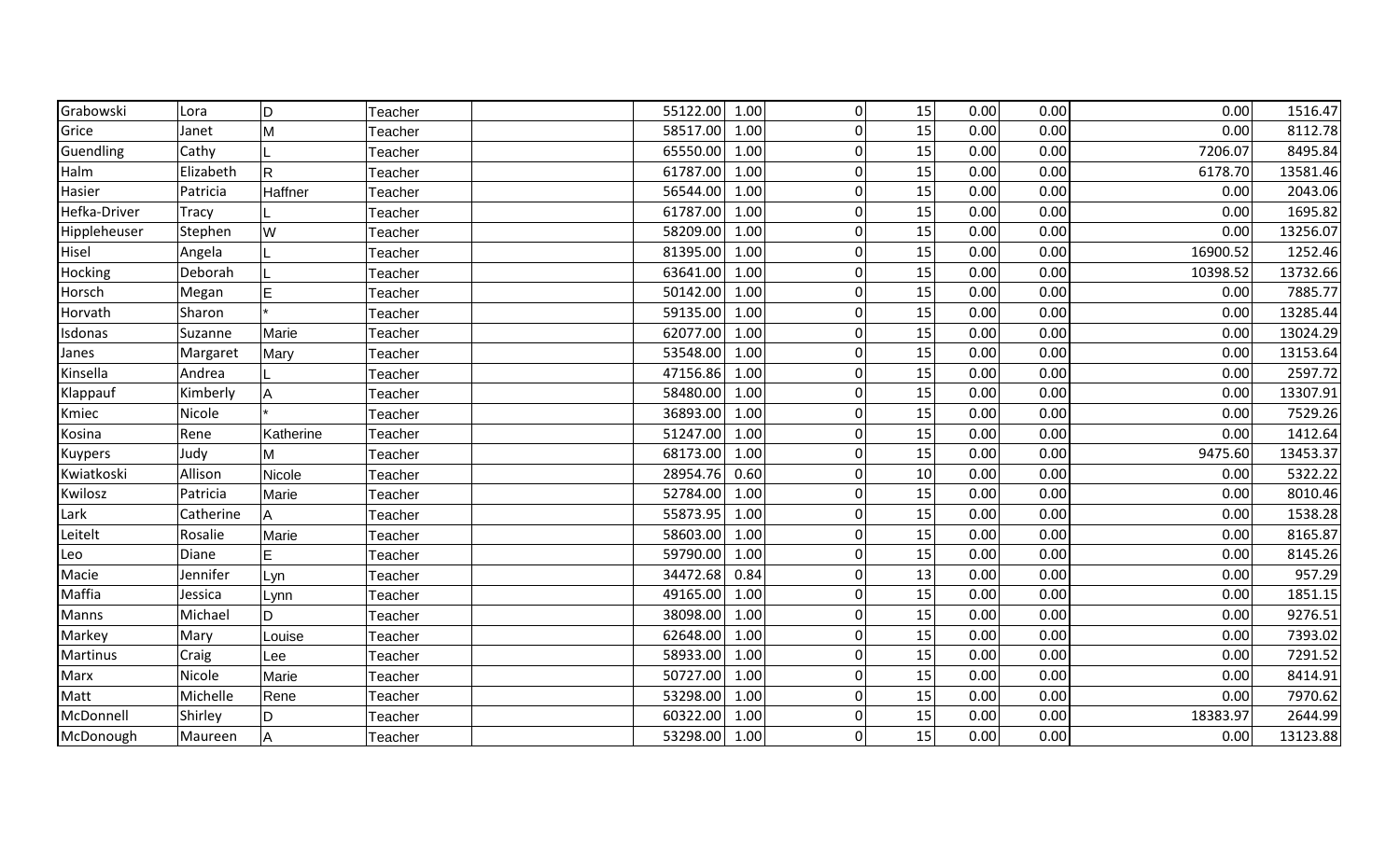| McGowan      | Laurel    | Lee      | Teacher       |                                    | 55163.00  | 1.00 | $\Omega$       | 15 | 0.00 | 0.00   | 0.00     | 12847.33 |
|--------------|-----------|----------|---------------|------------------------------------|-----------|------|----------------|----|------|--------|----------|----------|
| McGreal      | Michael   | E        | Teacher       |                                    | 49512.94  | 1.00 | 0              | 15 | 0.00 | 0.00   | 0.00     | 13023.59 |
| McKenna      | Cheryl    | E        | Teacher       |                                    | 62688.00  | 1.00 | 0              | 15 | 0.00 | 0.00   | 0.00     | 13058.83 |
| Meehan       | Lori      |          | Teacher       |                                    | 37948.00  | 1.00 | $\Omega$       | 15 | 0.00 | 0.00   | 0.00     | 1054.72  |
| Menozzi      | Erin      | E        | Teacher       |                                    | 60322.00  | 1.00 | $\mathbf 0$    | 15 | 0.00 | 0.00   | 7926.31  | 1870.08  |
| Meyer        | William   | P        | Teacher       |                                    | 69622.00  | 1.00 | $\mathbf 0$    | 15 | 0.00 | 0.00   | 0.00     | 13616.92 |
| Miller       | Victoria  |          | Teacher       |                                    | 62615.52  | 0.80 | $\mathbf 0$    | 15 | 0.00 | 0.00   | 2682.72  | 9461.55  |
| Missella     | Renee     | Eileen   | Teacher       |                                    | 45071.00  | 1.00 | 0              | 15 | 0.00 | 0.00   | 0.00     | 7749.22  |
| Muehler      | Catherine | M        | Teacher       |                                    | 53040.00  | 1.00 | 0              | 15 | 0.00 | 0.00   | 0.00     | 1460.26  |
| Neiheisel    | Shellie   |          | Teacher       |                                    | 48401.00  | 1.00 | $\mathbf 0$    | 15 | 0.00 | 0.00   | 0.00     | 1336.11  |
| Novak        | Patricia  |          | Teacher       |                                    | 69627.50  | 1.00 | $\mathbf{0}$   | 15 | 0.00 | 0.00   | 0.00     | 13205.73 |
| Nunez        | Magdalena | Irene    | Teacher       |                                    | 36437.28  | 0.95 | 0              | 15 | 0.00 | 0.00   | 0.00     | 7516.46  |
| Paez         | Marilyn   |          | Teacher       |                                    | 56271.00  | 1.00 | $\overline{0}$ | 15 | 0.00 | 0.00   | 0.00     | 1988.80  |
| Paris        | Rhonda    | Raymond  | Teacher       |                                    | 55243.00  | 1.00 | $\mathbf 0$    | 15 | 0.00 | 0.00   | 0.00     | 13180.99 |
| Perry        | Karen     | lD       | Administrator | Assistant to the<br>Superintendent | 127500.00 | 1.00 | 20             | 20 | 0.00 | 0.00   | 0.00     | 36451.76 |
| Petrizzo     | Mary      | Lorraine | Teacher       |                                    | 53338.00  | 1.00 | 0              | 15 | 0.00 | 0.00   | 0.00     | 1468.32  |
| Pogwist      | Maryann   | Sandra   | Teacher       |                                    | 59334.00  | 1.00 | $\mathbf 0$    | 15 | 0.00 | 0.00   | 0.00     | 8133.50  |
| Pollak       | Karen     | Jean     | Teacher       |                                    | 60322.00  | 1.00 | $\mathbf 0$    | 15 | 0.00 | 0.00   | 8655.06  | 13550.43 |
| Pote         | Stephanie |          | Teacher       |                                    | 59697.00  | 1.00 | $\Omega$       | 15 | 0.00 | 0.00   | 9325.40  | 8394.64  |
| Roberts      | Steve     | E        | Teacher       |                                    | 53298.00  | 1.00 | $\mathbf{0}$   | 15 | 0.00 | 0.00   | 0.00     | 1886.00  |
| Rolinitis    | Michael   |          | Administrator | Principal                          | 93150.00  | 1.00 | 20             | 20 | 0.00 | 0.00   | 0.00     | 31363.63 |
| Roop         | Lawrence  | W        | Teacher       |                                    | 82884.00  | 1.00 | $\Omega$       | 15 | 0.00 | 0.00   | 11186.56 | 14250.80 |
| Rueth        | Kimberlee | İМ       | Teacher       |                                    | 49111.50  | 1.00 | $\mathbf 0$    | 15 | 0.00 | 0.00   | 0.00     | 13011.31 |
| Schimanski   | Toni      |          | Teacher       |                                    | 79998.00  | 1.00 | $\Omega$       | 15 | 0.00 | 0.00   | 19962.40 | 1714.59  |
| Shaughnessy  | Donald    | R.       | Teacher       |                                    | 4806.24   | 0.10 | $\mathbf{0}$   | 15 | 0.00 | 0.00   | 0.00     | 606.10   |
| Shaughnessy  | Donald    |          | Administrator | Dean of Students                   | 42807.66  | 0.90 | $\mathbf 0$    | 20 | 0.00 | 0.00   | 0.00     | 11542.44 |
| Siska        | Joyce     | lм       | Teacher       |                                    | 88845.00  | 1.00 | 0              | 15 | 0.00 | 0.00   | 22259.93 | 27985.21 |
| Smutny       | Sharon    | Elaine   | Teacher       |                                    | 60273.00  | 1.00 | $\overline{0}$ | 15 | 0.00 | 0.00   | 0.00     | 13311.50 |
| Splayt       | Judith    |          | Administrator | <b>Assistant Principal</b>         | 63318.71  | 0.80 | $\mathbf 0$    | 20 | 0.00 | 633.19 | 0.00     | 27778.66 |
| <b>Stein</b> | Steven    |          | Administrator | Superintendent                     | 125239.64 | 1.00 | 20             | 25 | 0.00 | 0.00   | 0.00     | 36041.12 |
| Sullivan     | Heather   | Marie    | Teacher       |                                    | 60542.00  | 1.00 | 0              | 15 | 0.00 | 0.00   | 0.00     | 8167.27  |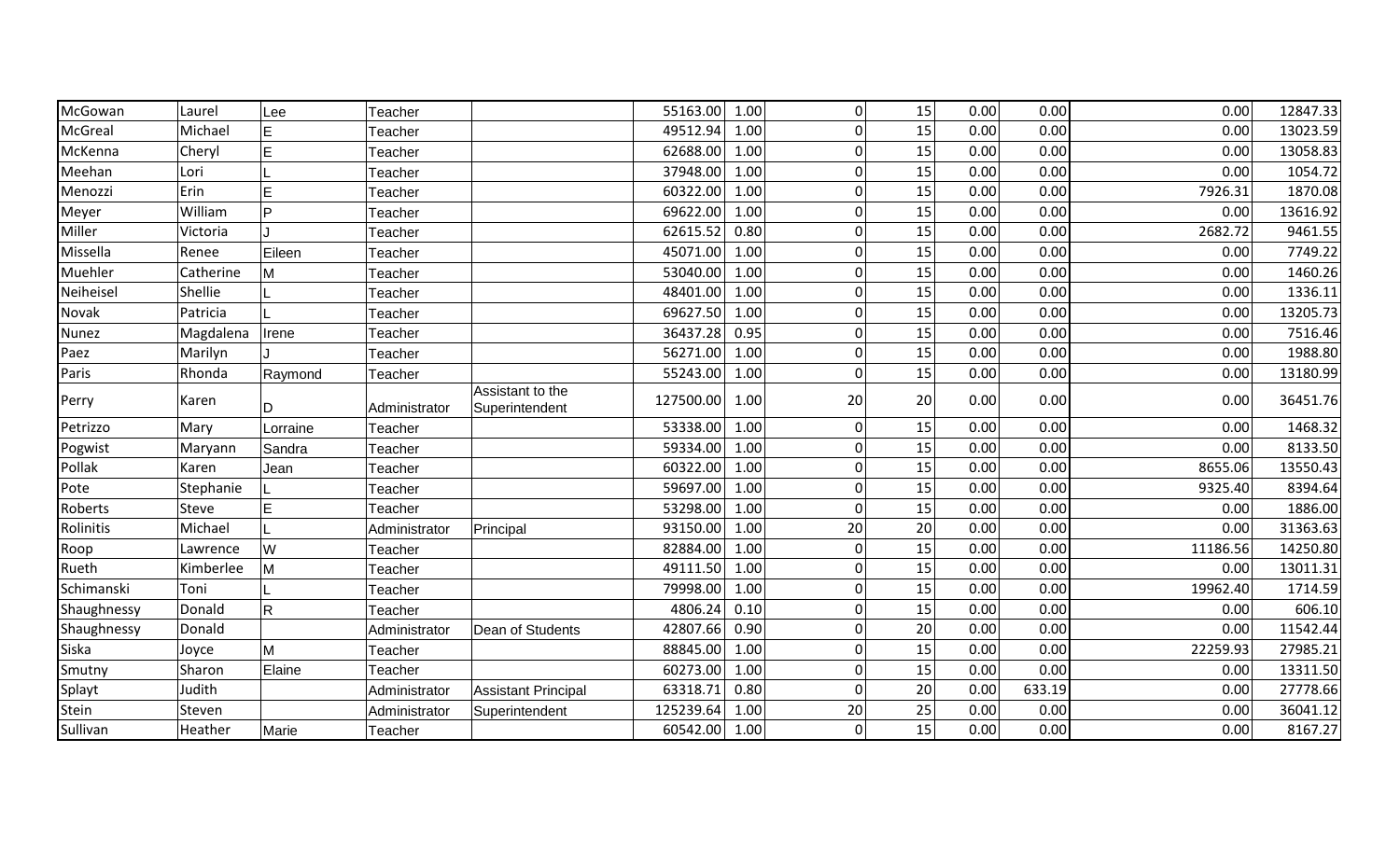| Szostak       | Toni     | м       | Teacher       |                                           | 70339.00  | 1.00 |    | 15 | 0.00 | 0.00    | 0.00 | 7599.20  |
|---------------|----------|---------|---------------|-------------------------------------------|-----------|------|----|----|------|---------|------|----------|
| Thomas        | Jennifer | Kristen | Teacher       |                                           | 56156.06  | 0.96 |    | 15 | 0.00 | 0.00    | 0.00 | 1960.73  |
| Tiberi        | Julie    | M       | Teacher       |                                           | 49514.00  | 1.00 |    | 15 | 0.00 | 0.00    | 0.00 | 23607.99 |
| Truffa        | Kimberly |         | Teacher       |                                           | 50318.00  | 1.00 |    | 15 | 0.00 | 0.00    | 0.00 | 1387.10  |
| VanDeWoestyne | Kimberly |         | Teacher       |                                           | 46664.00  | 1.00 |    | 15 | 0.00 | 0.00    | 0.00 | 3868.75  |
| Vermeire      | Tamara   |         | Teacher       |                                           | 71402.50  | 1.00 |    | 15 | 0.00 | 0.00    | 0.00 | 1955.01  |
| Vetter        | Michelle | Erin    | Teacher       |                                           | 46672.00  | 1.00 |    | 15 | 0.00 | 0.00    | 0.00 | 7792.40  |
| Vitton        | Charles  |         | Administrator | Assistant Superintendent<br>of Curriculum | 106312.50 | 1.00 | 20 | 25 | 0.00 | 1063.13 | 0.00 | 23066.27 |
| Weber         | Leanne   | Kay     | Teacher       |                                           | 45996.40  | 0.88 |    | 15 | 0.00 | 0.00    | 0.00 | 7192.04  |
| West          | Richard  | Keith   | Teacher       |                                           | 50318.00  | 1.00 |    | 15 | 0.00 | 0.00    | 0.00 | 4926.42  |
| Wooge         | Marlo    |         | Teacher       |                                           | 55147.00  | 1.00 |    | 15 | 0.00 | 0.00    | 0.00 | 7308.82  |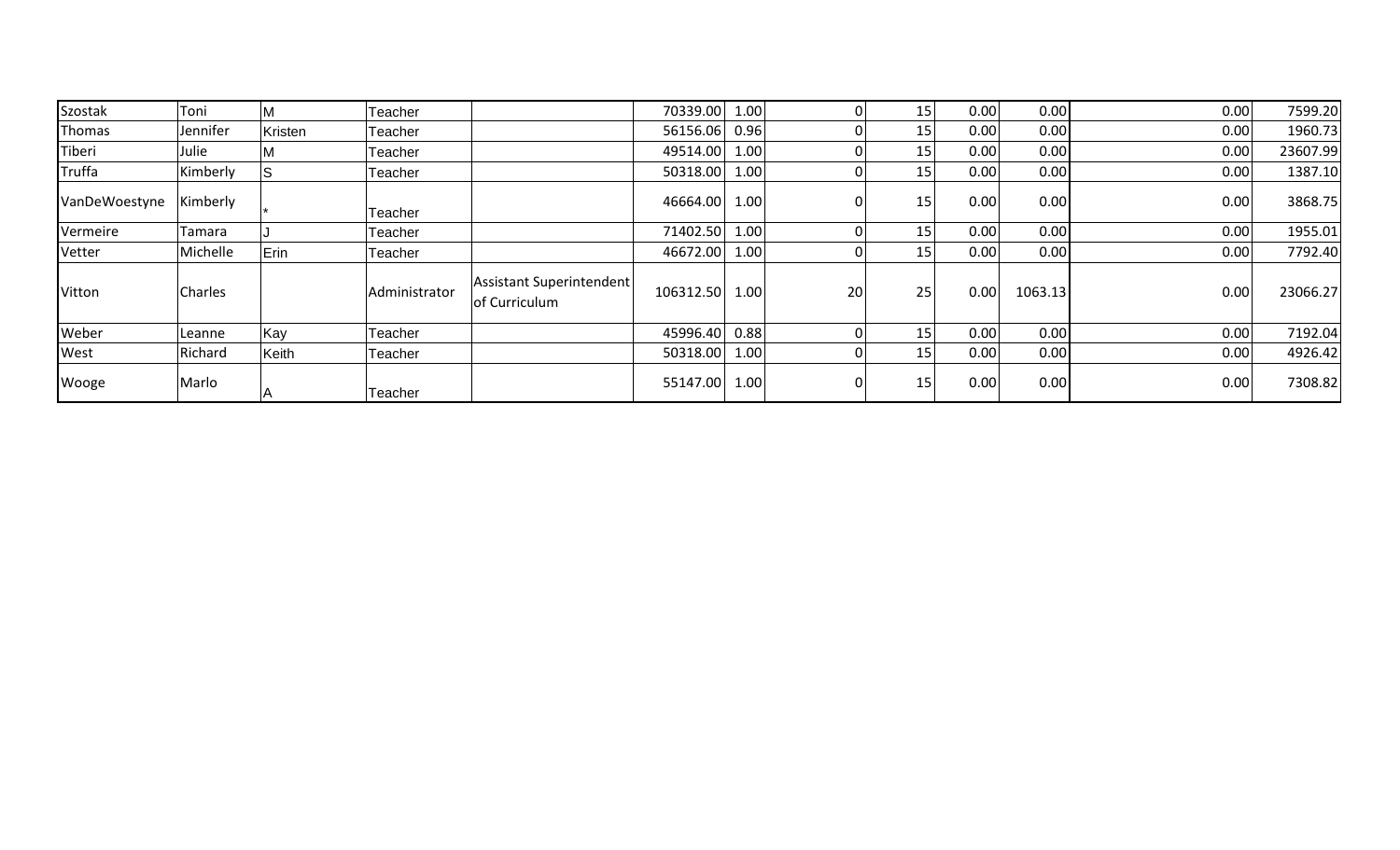#### **MOKENA SCHOOL DISTRICT 159 AND MOKENA PARK DISTRICT**

# **INTERGOVERNMENTAL AGREEMENT**

### **REGARDING USE OF BASEBALL FIELDS & GREEN SPACE BEHIND and ADJACENT TO MES AND MIS**

This Intergovernmental Agreement ("Agreement") is hereby made and entered into as of this \_\_\_\_\_\_\_ day of \_\_\_\_\_\_\_\_\_\_\_\_\_\_\_\_\_\_\_\_\_, 2012, by and between the Mokena Park District ("Park District") and the Board of Education of Mokena School District No. 159, Will County, Illinois ("School District").

WHEREAS, the Park District and the School District are public agencies authorized to enter into intergovernmental agreements for the sharing of governmental functions by the Illinois Constitution, Article VII, Section 10, and by Section 3 and 5 of the Intergovernmental Cooperation Act (5 ILCS 220/3.5);

WHEREAS, the School District and the Park District both desire to make the School District's Baseball Fields and Green Space behind and adjacent to MES and MIS (herein referred to as the "Fields") more readily available to the Community for recreational purpose; and

WHEREAS, the Park District and the School District wish to cooperate in doing so, thereby reducing costs to the taxpayers;

IT IS HEREBY AGREED BY THE PARTIES, for and in consideration of the mutual promises and covenants made herein, the sufficiency of which each party hereby acknowledges, as follows:

1. INCORPORATION OF RECITALS. The recitals made above are incorporated herein as stipulations of the parties.

1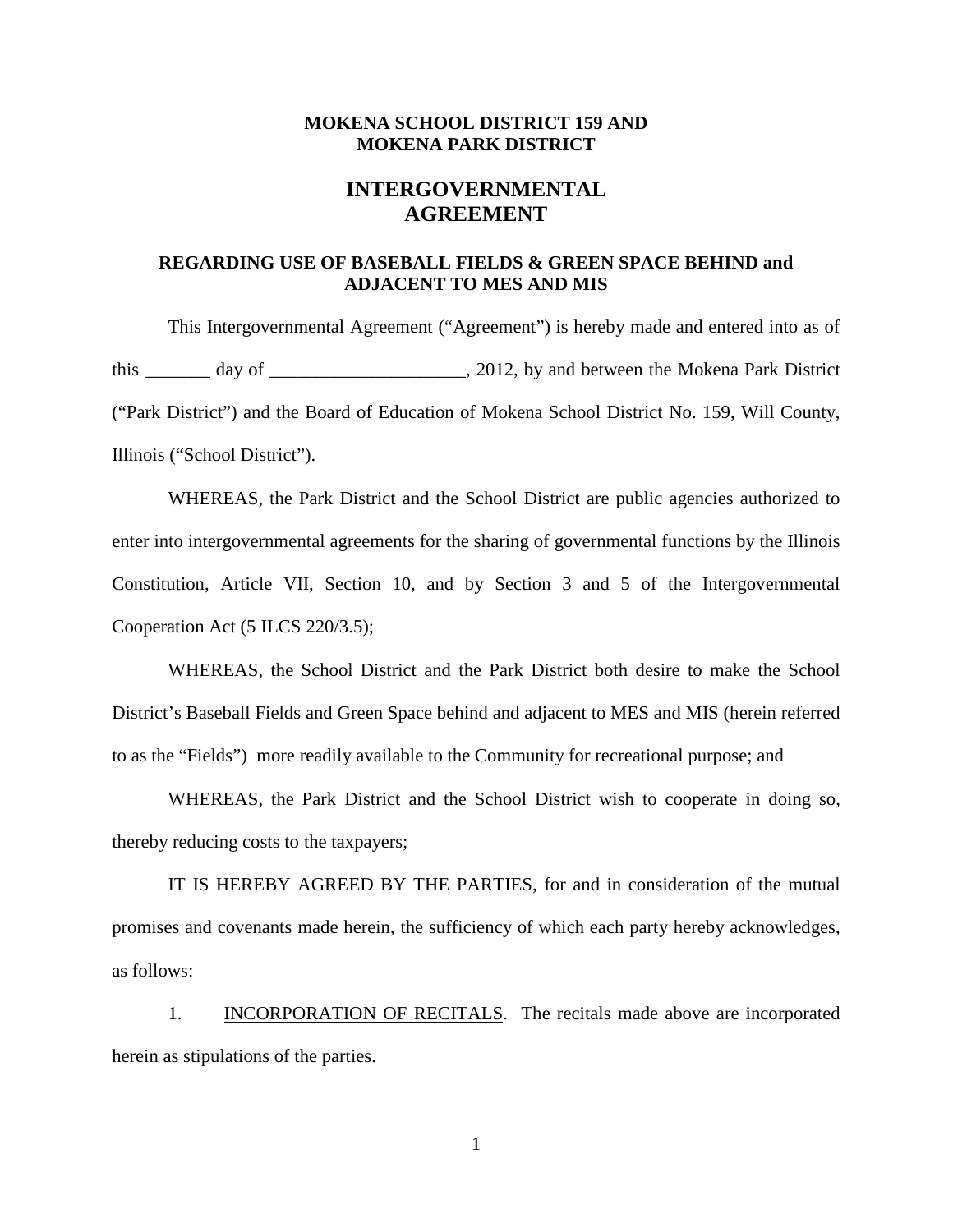2. PERMITTED USE OF PROPERTY. The School District shall permit the Park District to use the "Fields" at Mokena Elementary and Intermediate School during times when students are not in attendance, in accordance with schedules for facility utilization developed and approved annually by the Superintendent of Schools of the School District and the Director / Manager of the Park District, subject to the following:

> A. The "Fields" are defined to include two (2) baseball fields and the surrounding green space behind and adjacent to MES and MIS as indicated in **Exhibit A** , all as presently configured on the grounds of Mokena Elementary and Intermediate School located at 11244 Willowcrest Lane and 11331 W. 195<sup>th</sup> Street, respectively in Mokena, Illinois. Nothing herein prevents the School District from adding to, subtracting from, or moving such "Fields" as they presently exist, but such alternations shall not change the obligations of the parties. Should any additional amenities be added, this Agreement shall pertain only to the "Fields" unless otherwise agreed by the parties.

> B. The School District shall have priority at all times in the use of the "Fields", and such use shall take precedence over this Agreement. However, the Park District shall have priority in the scheduling of the "Fields" over third parties, except for the Blue Demons Baseball Organization, who shall have the first right of refusal during their season (approximately April 1 thru July 30) for usage of the two baseball fields. In consideration of all the past improvements made to the Fields by The Blue Demons organization, they shall not be charged a fee by the Park District. The parties will promptly provide each other with notice of scheduled events, including changes, and any cancellations. Once the Park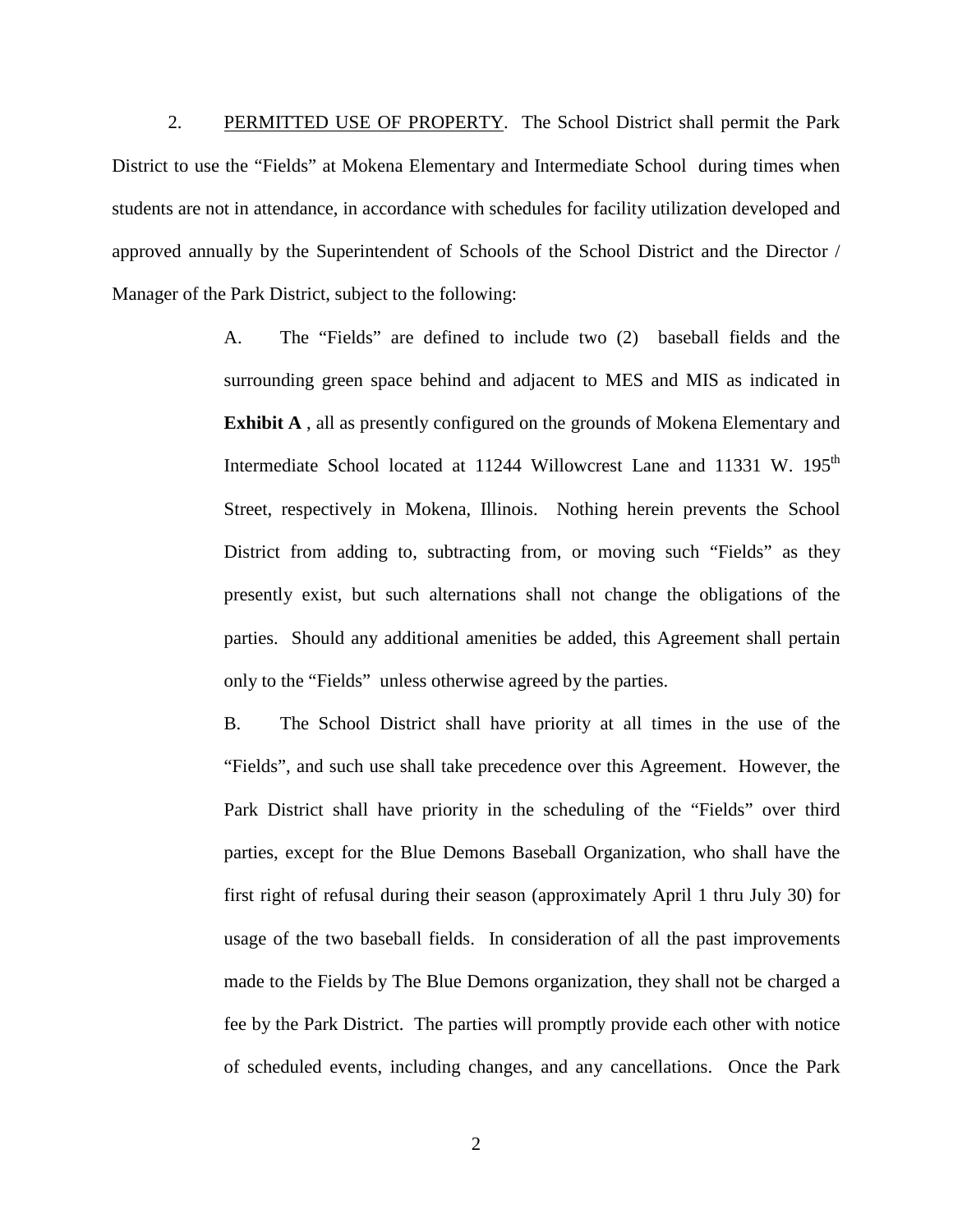District has scheduled its events, third parties will be allowed to schedule events as the calendar allows. In addition, the Park District and the School District agree to consult with each other before using the "Fields" , or allowing a third party to use the "Fields", or allowing a third party to use the "Fields" at a time when the other District is scheduled for such use.

C. The Park District will promptly repair, at its own expense, any damage to the "Fields" which arises out of its use or any organization they permit to use. However, any damage not caused by the Park District to any improvements that were installed / constructed by other organizations will be the responsibility of that organization. Each organization will be required to sign a hold harmless agreement with the Park District and the School District for any improvements that they install or construct.

D. The Park District will, throughout the term of this Agreement, maintain insurance adequate to cover liabilities arising out of its use of the "Fields". In no event, however, shall the limits of such liability be less than the following: General Liability coverage - - specifically Bodily Injury, Personal Injury, and Property Damage - - with limits of not less than \$1,000,000 per occurrence. On an annual basis, within the first two months of the calendar year (Jan. – Feb.) the Park District will deliver a copy of a certificate evincing the aforesaid liability insurance coverage to the School District. This Agreement shall be subject to termination by the School District if adequate insurance, as determined by the School District, is not maintained.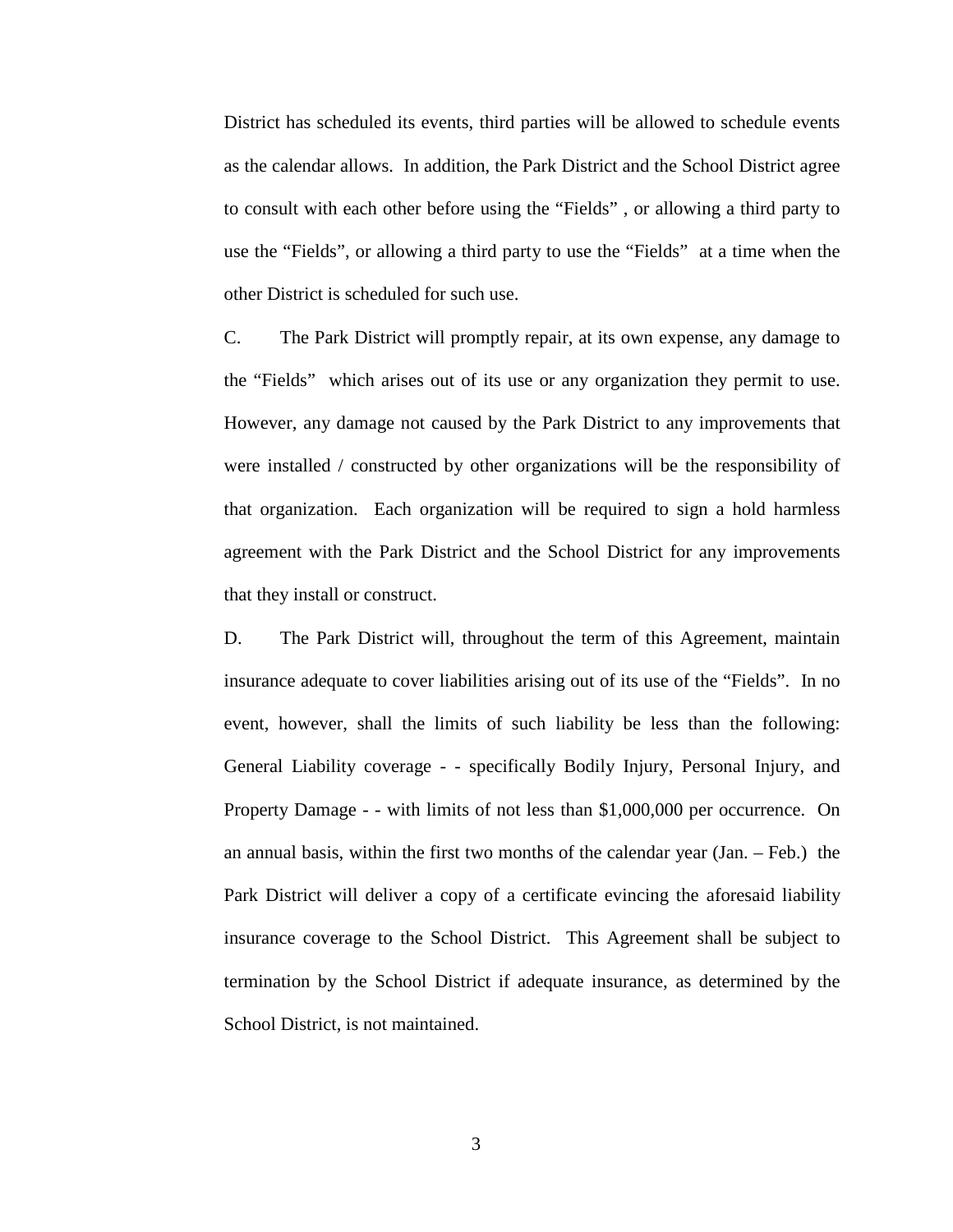E. The Park District shall be responsible for the regular maintenance of the "Fields", including the following: year-round lawn cutting and maintenance; grass seeding and fertilization; weed control; garbage pick-up; and provision and maintenance of portable toilet. The Park District may only apply fertilizing and weed control substances on Fridays after School District events are done and must notify the School District before such applications. The Park District will also inspect, maintain and mulch as needed the playscape area to the south of MES, just west of where Willowcrest Lane dead-ends. However, the Park District will not repair or replace any equipment in playscape area but will notify School District of any repairs or replacements that need to be addressed.

F. The Park District will make or shall have caused to make upgrades to the baseball fields in the form of improved dugouts, installment of outfield fences (removable), improved drainage and grading, improved paved access roads, etc. and shall present any improvement plans to the School District for approval prior to the commencement of any work. Said improvements shall take place on a timeline that is agreeable to both Districts.

G. The School District need not provide any equipment (*i.e.*, bases, fences, tables, etc.) for Park District use of the "Fields". No Park District equipment shall be left or stored at the School District property, unless previously approved by the School District, which approval shall not be unreasonably withheld.

H. All injuries which occur during the Park District's use of the "Fields" shall be immediately (within 24 hours) reported in writing or email to the School

4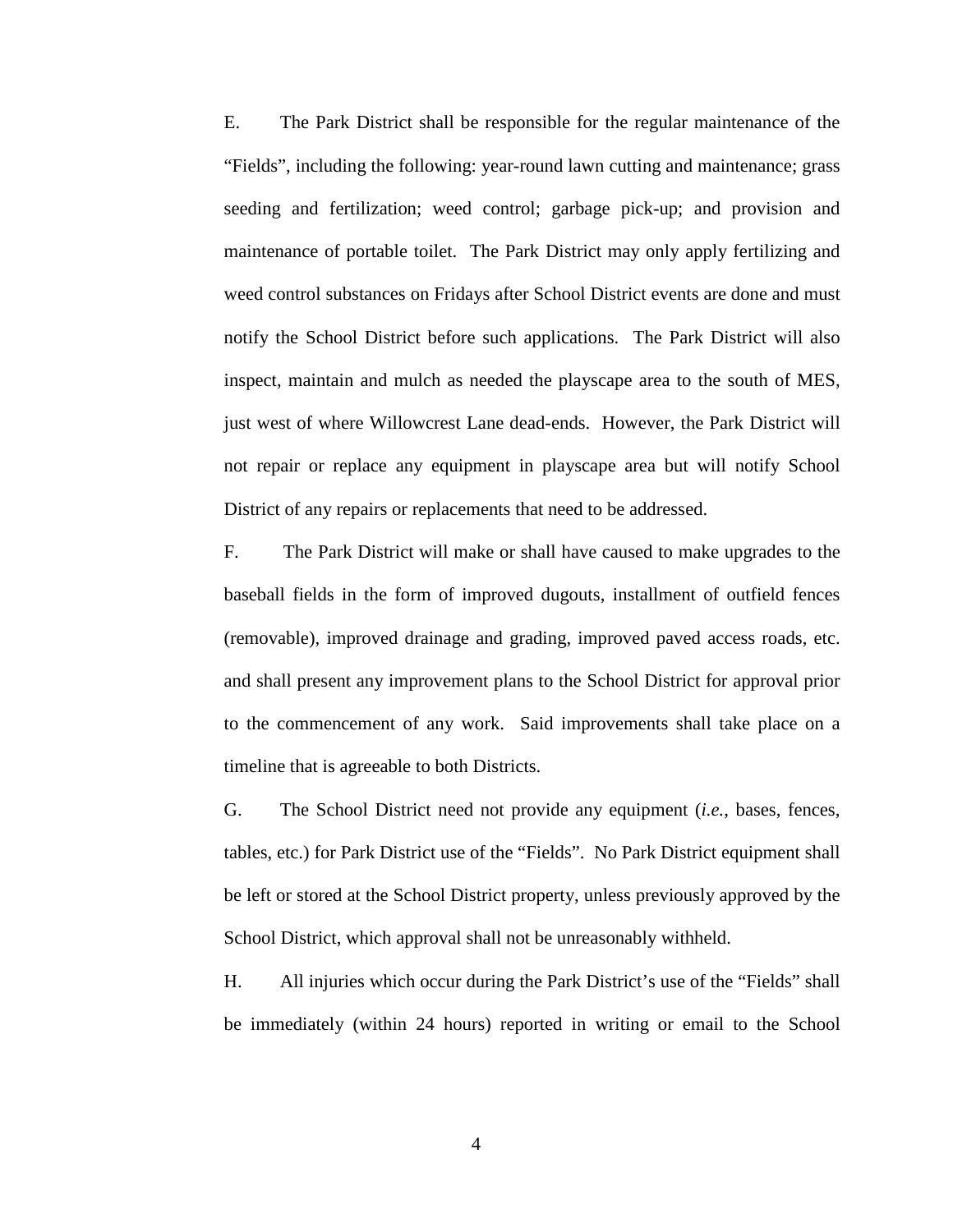District and appropriate reporting forms shall be completed. (Attach form as an Exhibit B?)

I. Use of the "Fields" by the Park District shall be subject to the terms and conditions of the School District Rules and Regulations Relating to Community Use of School Buildings, as amended from time to time, to the extent they are not inconsistent with the terms and conditions of this Agreement.

J. The Park District shall each indemnify and hold the School District harmless from any and all liabilities, costs, expenses or earnings, including attorney's fees, arising out of or connected with the Park District's use of the "Fields".

K. The School District shall be responsible for maintaining its own property, except as otherwise specifically provided herein.

3. EFFECTIVE DATE AND TERM OF AGREEMENT. This Agreement shall become effective on the date it is executed by both parties hereto (subject to Paragraph 8 below) and shall remain in effect until Dec. 1, 2014, unless previously canceled by mutual agreement of all the parties hereto. Provided, however, that either the Park District or the School District may terminate this Agreement upon one hundred eighty (180) days prior written notice to the other party to this Agreement, except for termination due to inadequate insurance as provided in Paragraph 2 D above, in which case this Agreement may be terminated upon ten (10) days prior written notice. If notice is given after the school year has started, the Park District may finish out their programs for the remainder of their program semester . This agreement will automatically be renewed for twenty-four (24) months unless prior written notice is given by either party.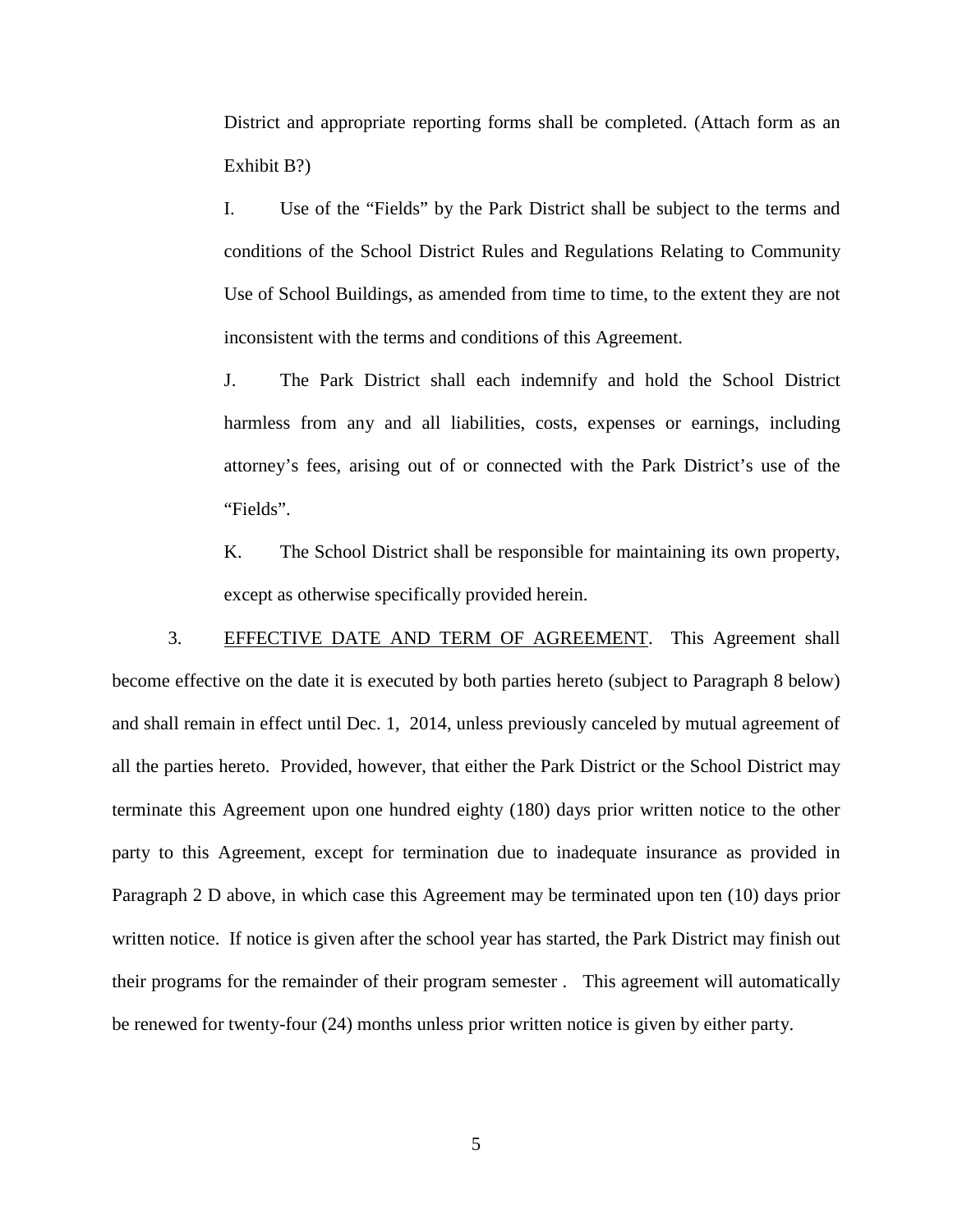4. AMENDMENT. This Agreement may be amended only in writing with the approval of the Park District and the School District.

5. GOVERNING LAW AND SEVERABILITY. This Agreement has been executed in Illinois, and shall be construed in accordance with the Constitution and the laws of the State of Illinois in every respect. If any provision of this Agreement is invalid or unenforceable, the remainder of this Agreement shall not be affected thereby and each remaining term, covenant or condition of this Agreement shall be valid and enforceable to the fullest extent permitted by law.

6. COMPLETE AGREEMENT. This Agreement contains all the terms agreed upon by the parties with respect to the subject matter of this Agreement and supersedes all prior agreements, arrangements and communications between the parties concerning such subject matter, whether oral or written. The parties acknowledge the continued effectiveness of a separate agreement regarding use of certain properties other than the "Fields".

7. AGREEMENT BINDING. This Agreement shall inure to the benefit of the parties, their successors, assigns, heirs, executors and personal representatives, and shall be binding upon their respective governing Boards and their successors and assigns.

8. EXECUTION. This Agreement shall be executed in a sufficient number of counterparts so that the Park District and the School District shall each have a copy of this Agreement containing original signatures. Each of the counterparts shall be considered an original, and all of the counterparts taken together shall be considered one and the same instrument and regarded for all purposes as one original.

9. HEADINGS. All paragraph headings contained herein are for convenient reference only and shall not be deemed a part of the text of this Agreement.

6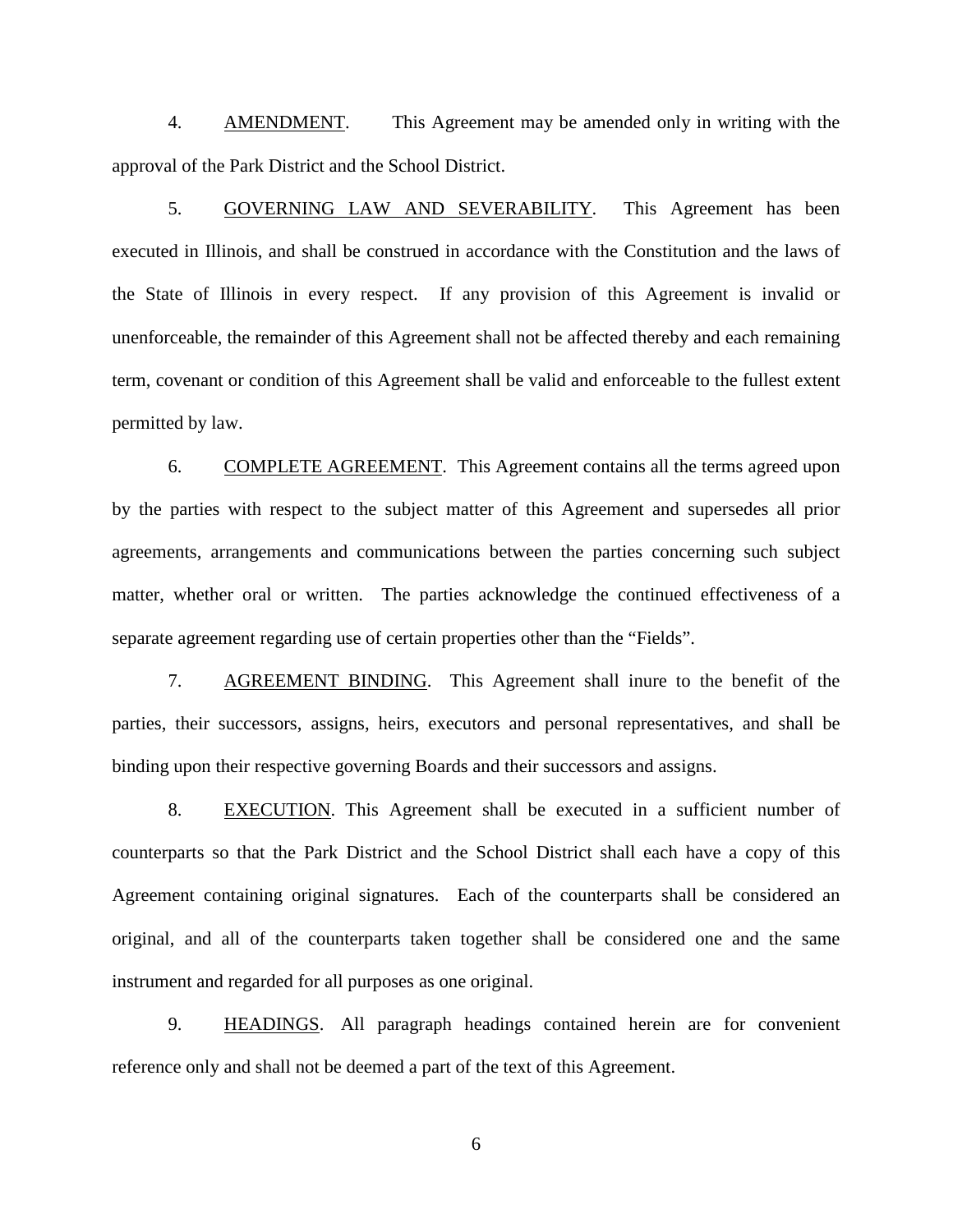IN WITNESS WHEREOF, the undersigned duly authorized representatives of the Park

District and the School District have caused this Agreement to be executed on the day and date

first above written.

## BOARD OF COMMISSIONERS, MOKENA BOARD OF EDUCATION, MOKENA COMMUNITY PARK DISTRICT SCHOOL DISTRICT NO. 159,

By: President, Board of Commissioners By: President, Board of Education President, Board of Commissioners

WILL COUNTY, ILLINOIS

Date:\_\_\_\_\_\_\_\_\_\_\_\_\_\_\_\_\_\_\_\_\_\_\_\_\_\_\_\_\_\_\_\_ Date:\_\_\_\_\_\_\_\_\_\_\_\_\_\_\_\_\_\_\_\_\_\_\_\_\_\_\_\_\_\_\_

ATTEST:

By: Secretary, Board of Commissioners By: Secretary, Board of Education Secretary, Board of Commissioners

12\_0910 inter govt agrmt btwn 159 & mpd for ball fields.doc